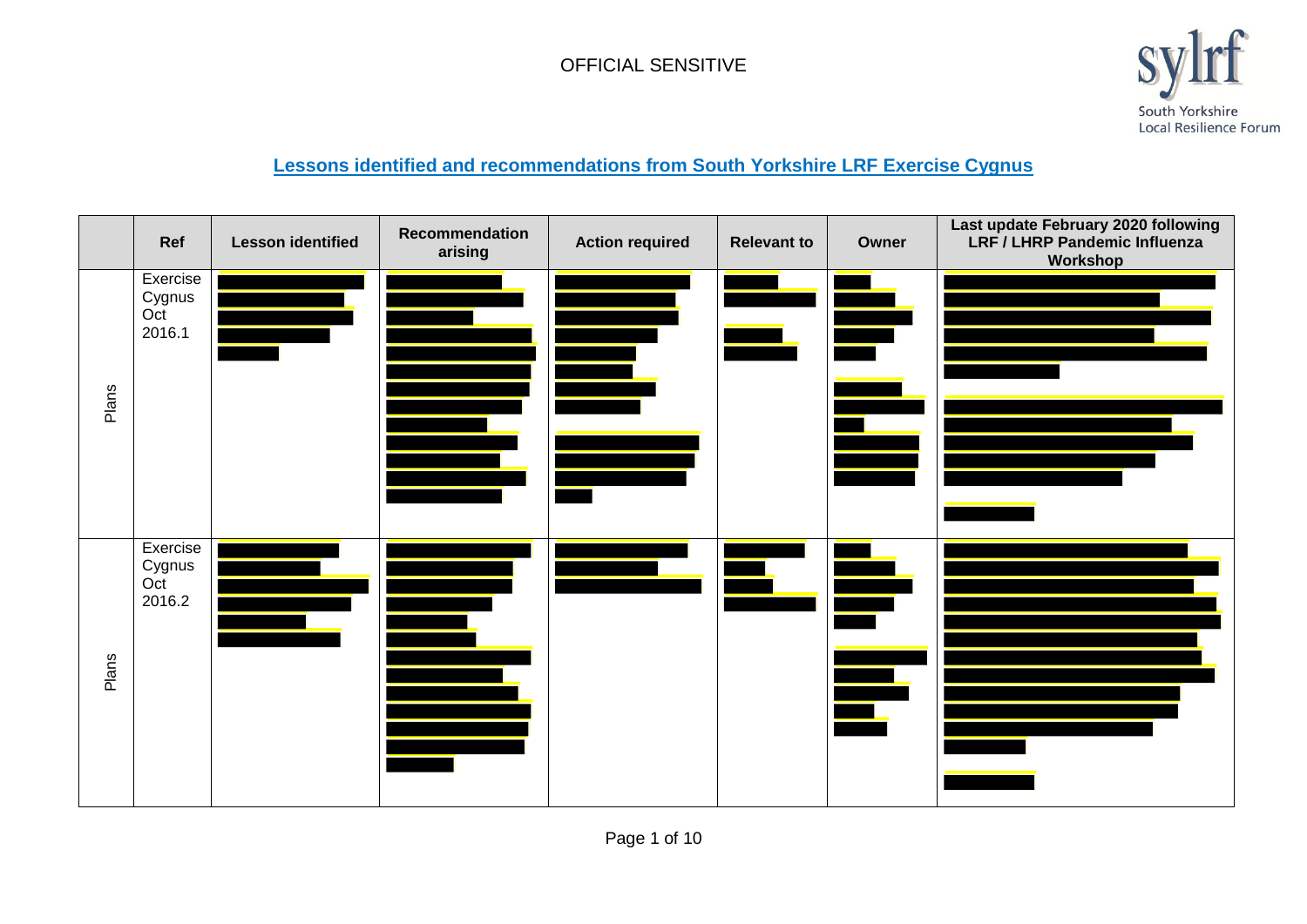|       | Ref                                 | <b>Lesson identified</b> | Recommendation<br>arising | <b>Action required</b> | <b>Relevant to</b> | Owner          | Last update February 2020 following<br>LRF / LHRP Pandemic Influenza<br>Workshop |
|-------|-------------------------------------|--------------------------|---------------------------|------------------------|--------------------|----------------|----------------------------------------------------------------------------------|
| Plans | Exercise<br>Cygnus<br>Oct<br>2016.3 |                          |                           |                        |                    | $\blacksquare$ |                                                                                  |
| Plans | Exercise<br>Cygnus<br>Oct<br>2016.4 |                          |                           |                        |                    | $\blacksquare$ |                                                                                  |
| Plans | Exercise<br>Cygnus<br>Oct<br>2016.5 |                          |                           |                        |                    |                |                                                                                  |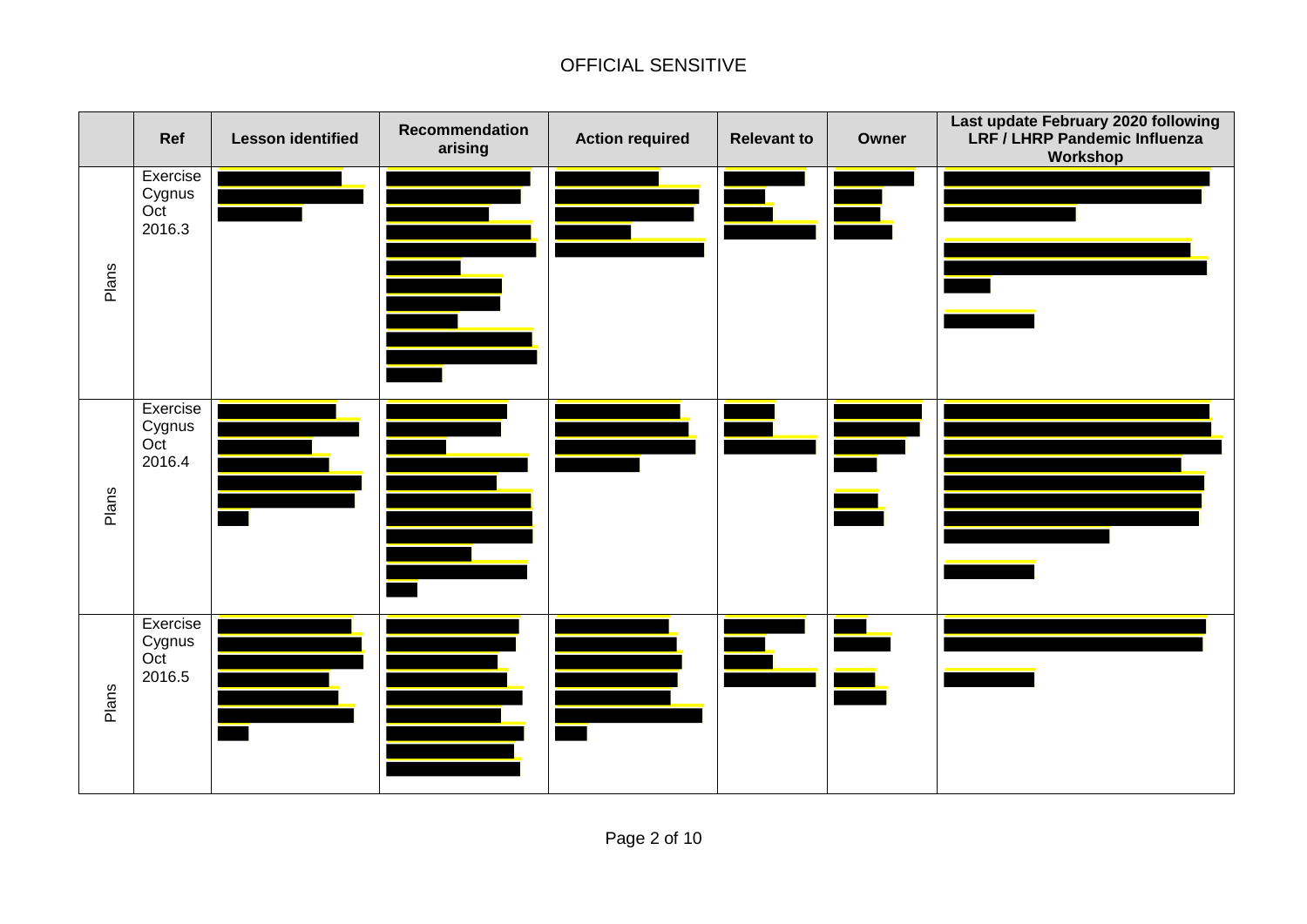|                                      | Ref                                 | <b>Lesson identified</b> | <b>Recommendation</b><br>arising | <b>Action required</b> | <b>Relevant to</b> | Owner | Last update February 2020 following<br>LRF / LHRP Pandemic Influenza<br>Workshop |
|--------------------------------------|-------------------------------------|--------------------------|----------------------------------|------------------------|--------------------|-------|----------------------------------------------------------------------------------|
| Plans                                | Exercise<br>Cygnus<br>Oct<br>2016.6 |                          |                                  |                        |                    |       |                                                                                  |
| Plans                                | Exercise<br>Cygnus<br>Oct<br>2016.7 |                          |                                  |                        |                    | ▙     |                                                                                  |
| Information Gathering<br>& Reporting | Exercise<br>Cygnus<br>Oct<br>2016.8 |                          |                                  |                        |                    |       |                                                                                  |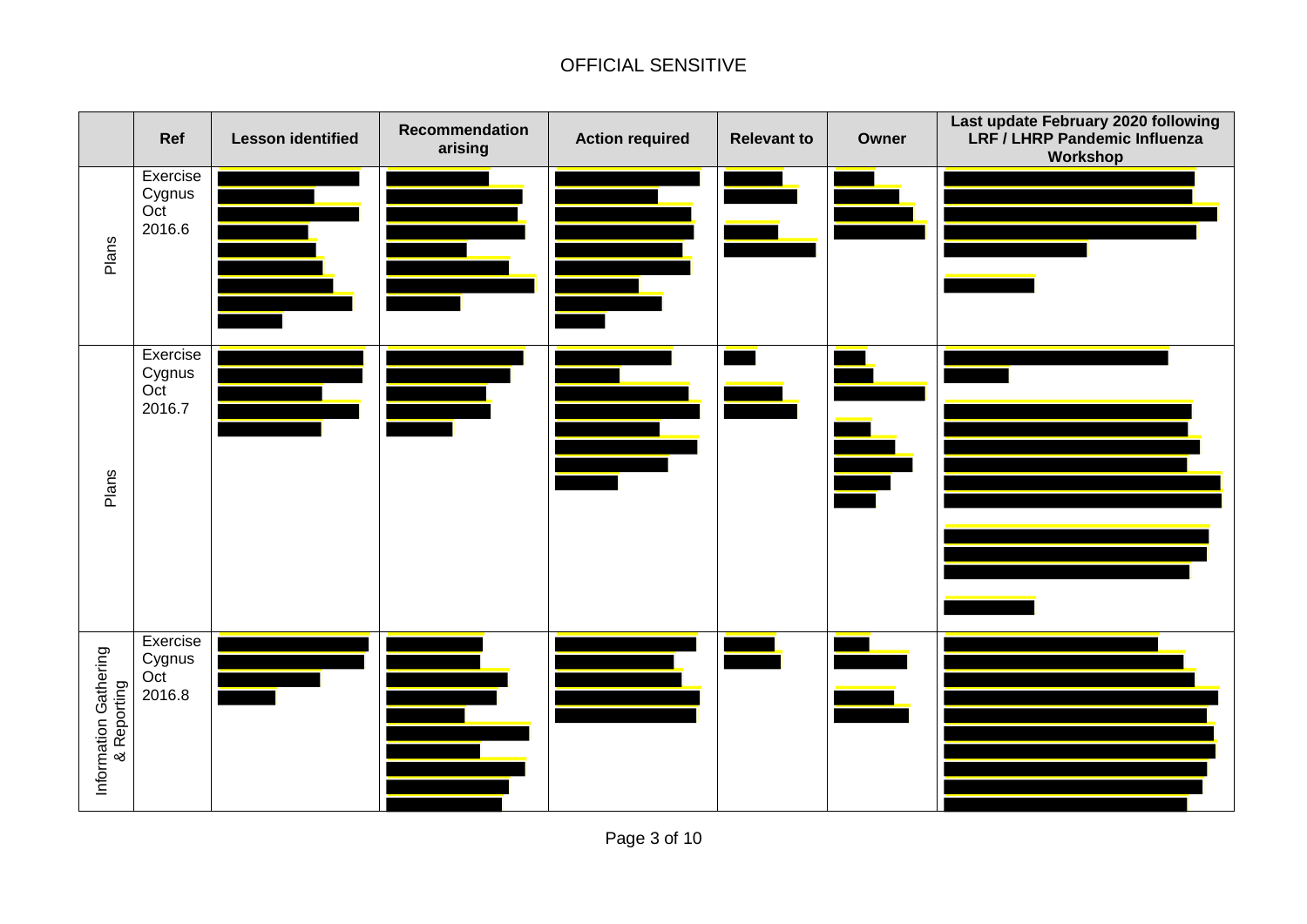|                                      | Ref                                  | <b>Lesson identified</b> | Recommendation<br>arising | <b>Action required</b> | <b>Relevant to</b> | Owner                          | Last update February 2020 following<br>LRF / LHRP Pandemic Influenza<br>Workshop |
|--------------------------------------|--------------------------------------|--------------------------|---------------------------|------------------------|--------------------|--------------------------------|----------------------------------------------------------------------------------|
|                                      |                                      |                          |                           |                        |                    |                                |                                                                                  |
| Information Gathering &<br>Reporting | Exercise<br>Cygnus<br>Oct<br>2016.9  |                          |                           |                        |                    | $\blacksquare$                 |                                                                                  |
| & Reporting<br>Information Gathering | Exercise<br>Cygnus<br>Oct<br>2016.10 |                          |                           |                        |                    | $\frac{1}{\sqrt{2}}$<br>▅<br>F |                                                                                  |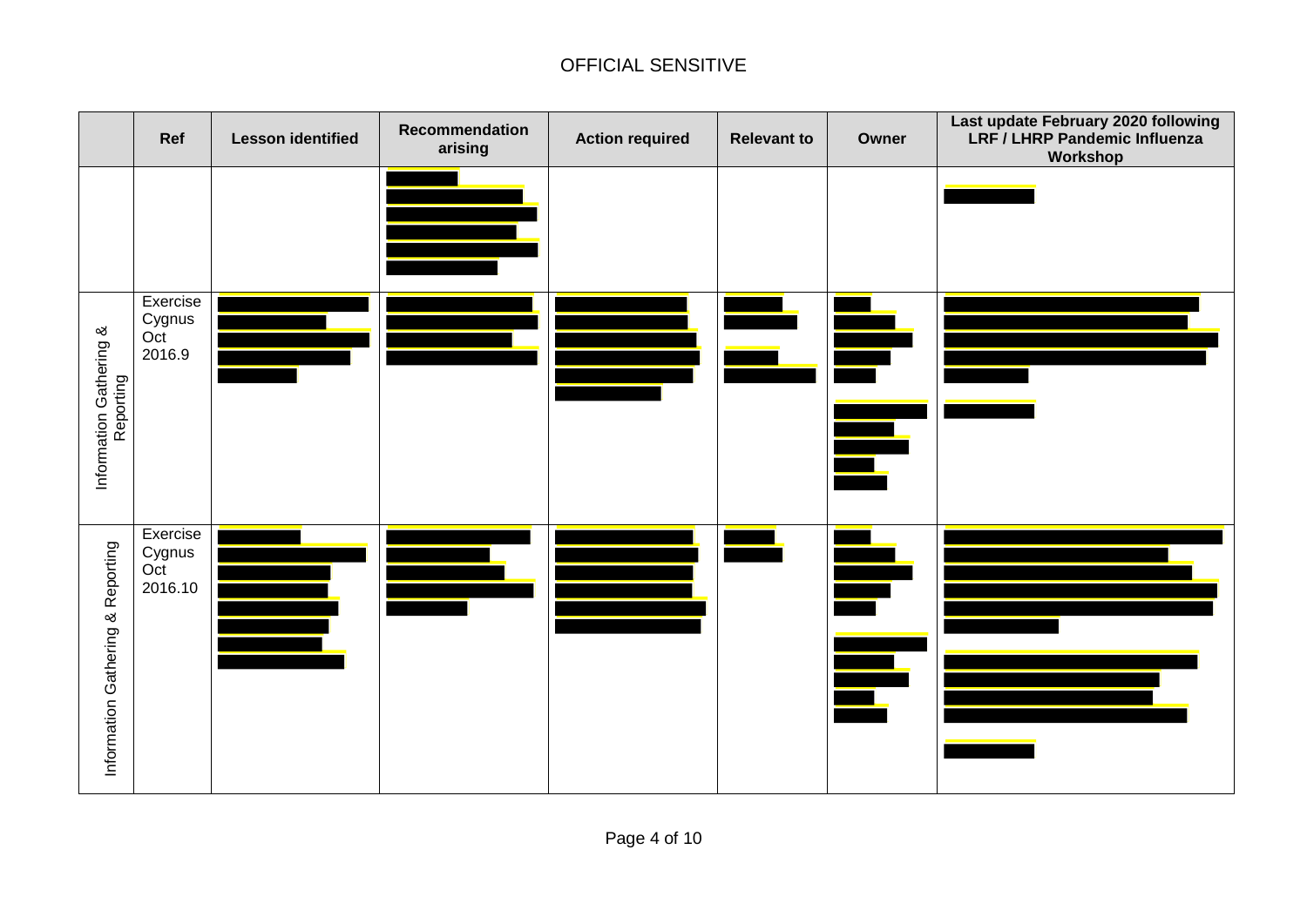|                                        | Ref                                  | <b>Lesson identified</b> | Recommendation<br>arising | <b>Action required</b> | <b>Relevant to</b> | Owner          | Last update February 2020 following<br>LRF / LHRP Pandemic Influenza<br>Workshop |
|----------------------------------------|--------------------------------------|--------------------------|---------------------------|------------------------|--------------------|----------------|----------------------------------------------------------------------------------|
| Team Working and Decision<br>Making    | Exercise<br>Cygnus<br>Oct<br>2016.11 |                          |                           |                        |                    | $\blacksquare$ |                                                                                  |
| Team Working<br>and Decision<br>Making | Exercise<br>Cygnus<br>Oct<br>2016.12 |                          |                           |                        |                    |                |                                                                                  |
| Team Working and Decision<br>Making    | Exercise<br>Cygnus<br>Oct<br>2016.13 |                          |                           |                        |                    | Ē,             |                                                                                  |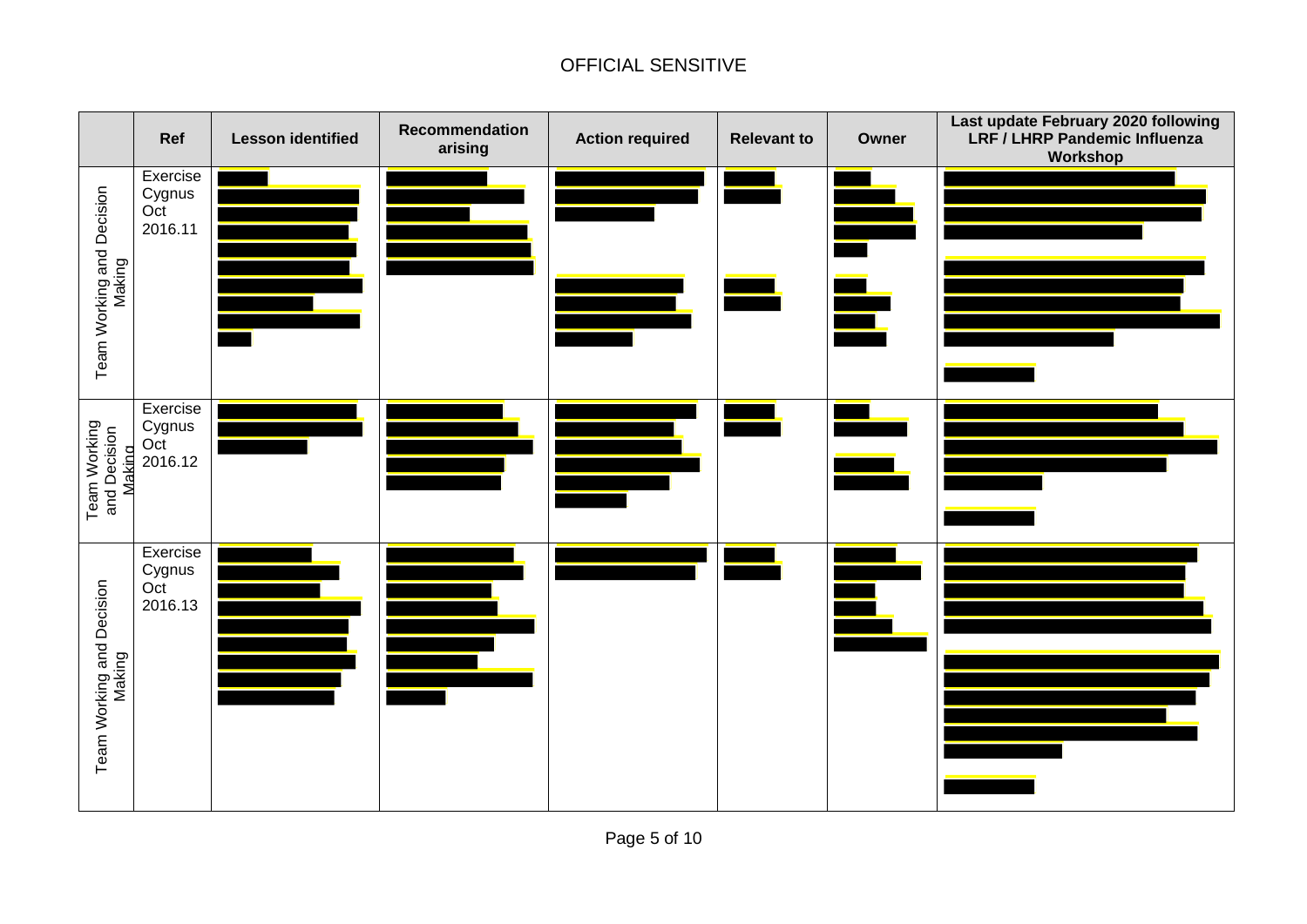|                                     | Ref                                  | <b>Lesson identified</b> | Recommendation<br>arising | <b>Action required</b>         | <b>Relevant to</b> | Owner          | Last update February 2020 following<br>LRF / LHRP Pandemic Influenza<br>Workshop                                                                                                                                                     |
|-------------------------------------|--------------------------------------|--------------------------|---------------------------|--------------------------------|--------------------|----------------|--------------------------------------------------------------------------------------------------------------------------------------------------------------------------------------------------------------------------------------|
| Making<br>Team Working and Decision | Exercise<br>Cygnus<br>Oct<br>2016.14 |                          |                           |                                |                    | $\blacksquare$ | <u> 1980 - An Dùbhlachd ann an Dùbhlachd ann an Dùbhlachd ann an Dùbhlachd ann an Dùbhlachd ann an Dùbhlachd ann an Dùbhlachd ann an Dùbhlachd ann an Dùbhlachd ann an Dùbhlachd ann an Dùbhlachd ann an Dùbhlachd ann an Dùbhla</u> |
| Team Working and Decision<br>Making | Exercise<br>Cygnus<br>Oct<br>2016.15 |                          |                           | <u>an manalain.</u><br>Ngjarje |                    |                |                                                                                                                                                                                                                                      |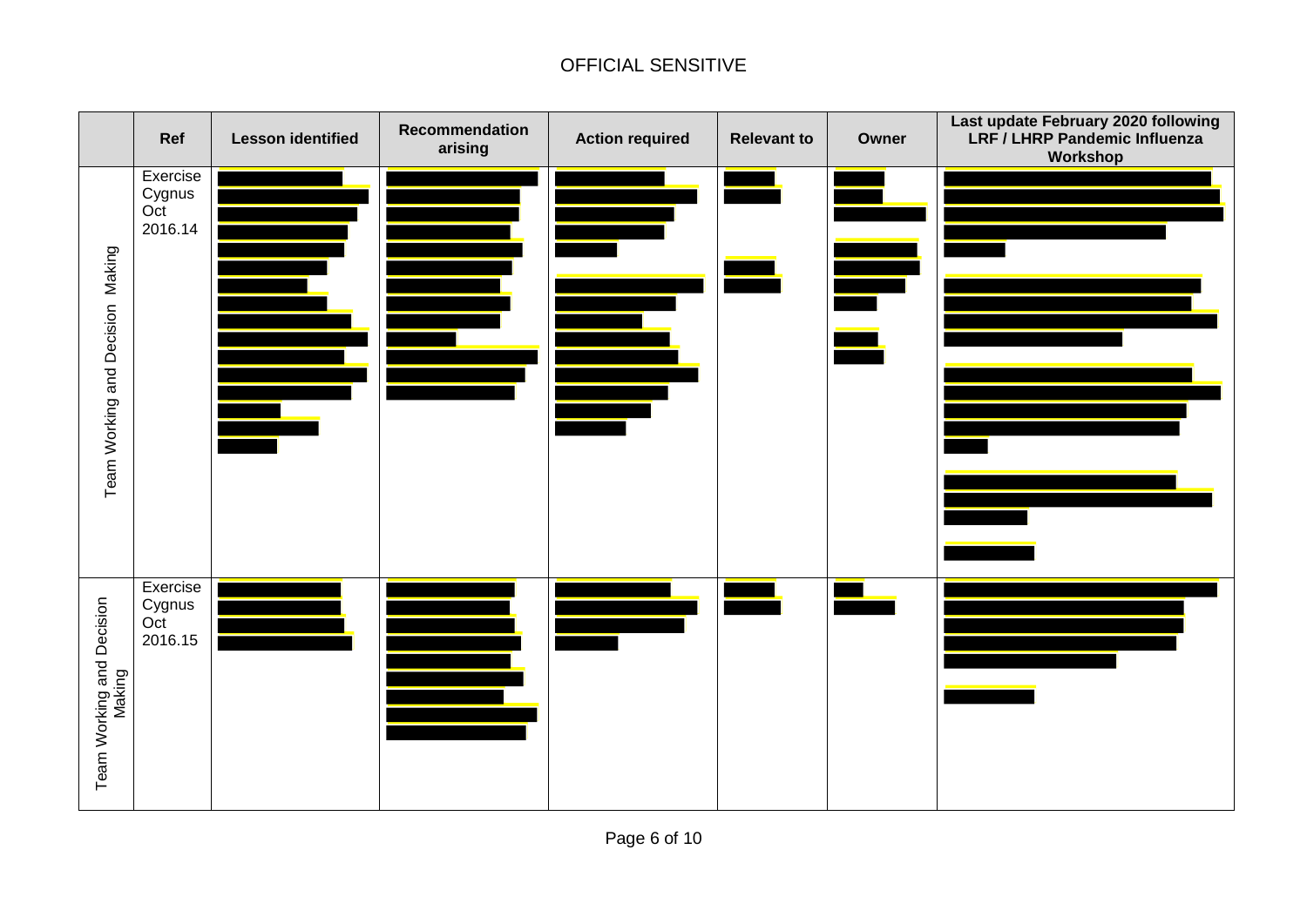|                                     | Ref                                  | <b>Lesson identified</b> | Recommendation<br>arising | <b>Action required</b> | <b>Relevant to</b> | Owner         | Last update February 2020 following<br>LRF / LHRP Pandemic Influenza<br>Workshop |
|-------------------------------------|--------------------------------------|--------------------------|---------------------------|------------------------|--------------------|---------------|----------------------------------------------------------------------------------|
| Team Working and Decision<br>Making | Exercise<br>Cygnus<br>Oct<br>2016.16 |                          |                           |                        |                    | <b>A</b><br>S |                                                                                  |
| Team Working and<br>Decision Making | Exercise<br>Cygnus<br>Oct<br>2016.17 |                          |                           |                        |                    |               |                                                                                  |
| Comms & Media                       | Exercise<br>Cygnus<br>Oct<br>2016.18 |                          |                           |                        |                    |               |                                                                                  |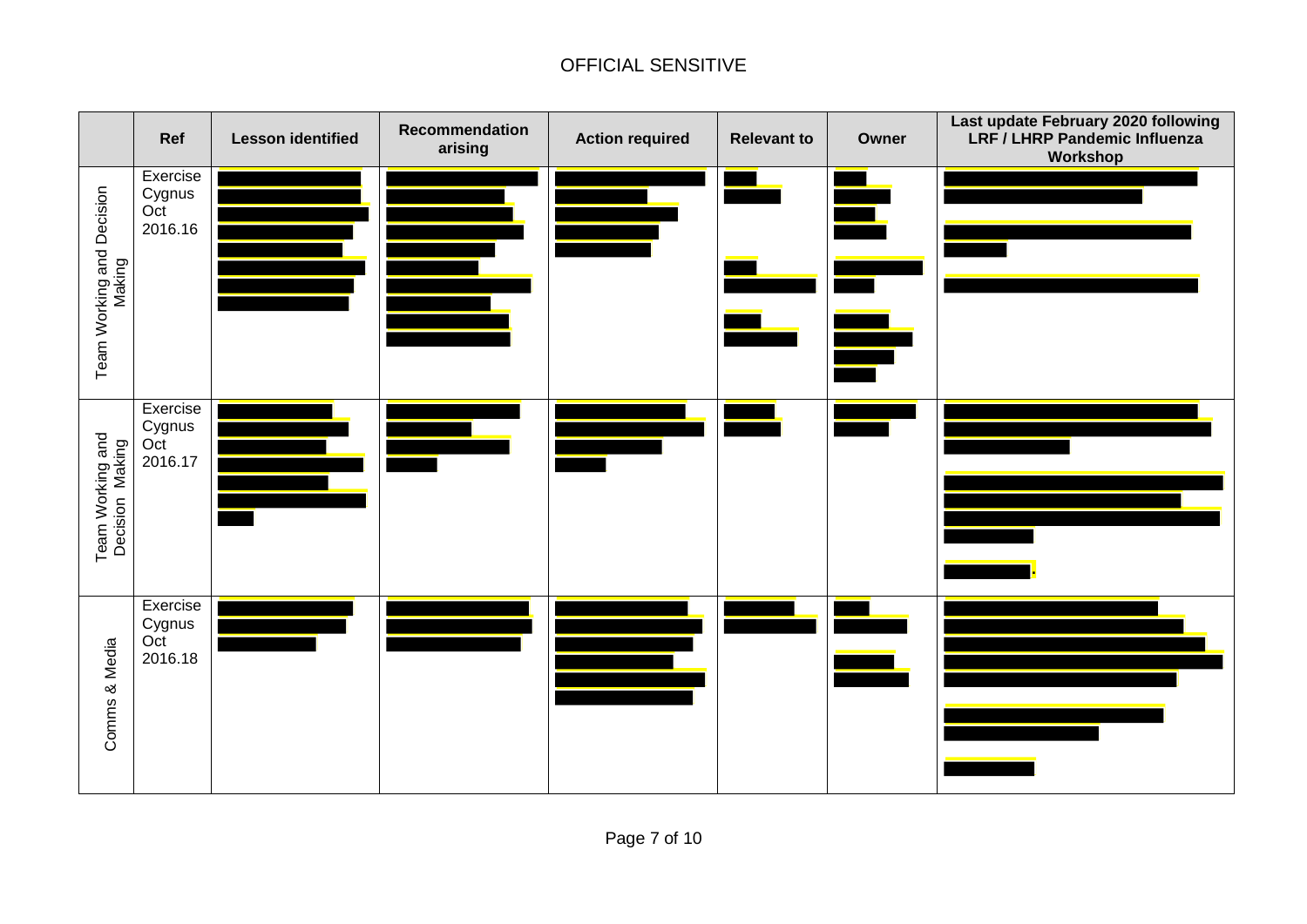|               | Ref                                  | <b>Lesson identified</b> | <b>Recommendation</b><br>arising | <b>Action required</b> | <b>Relevant to</b> | Owner | Last update February 2020 following<br>LRF / LHRP Pandemic Influenza<br>Workshop |
|---------------|--------------------------------------|--------------------------|----------------------------------|------------------------|--------------------|-------|----------------------------------------------------------------------------------|
| Comms & Media | Exercise<br>Cygnus<br>Oct<br>2016.19 |                          |                                  |                        |                    |       | <u> 1989 - Johann Stoff, Amerikaansk politiker (</u>                             |
| Health        | Exercise<br>Cygnus<br>Oct<br>2016.20 |                          |                                  |                        |                    |       |                                                                                  |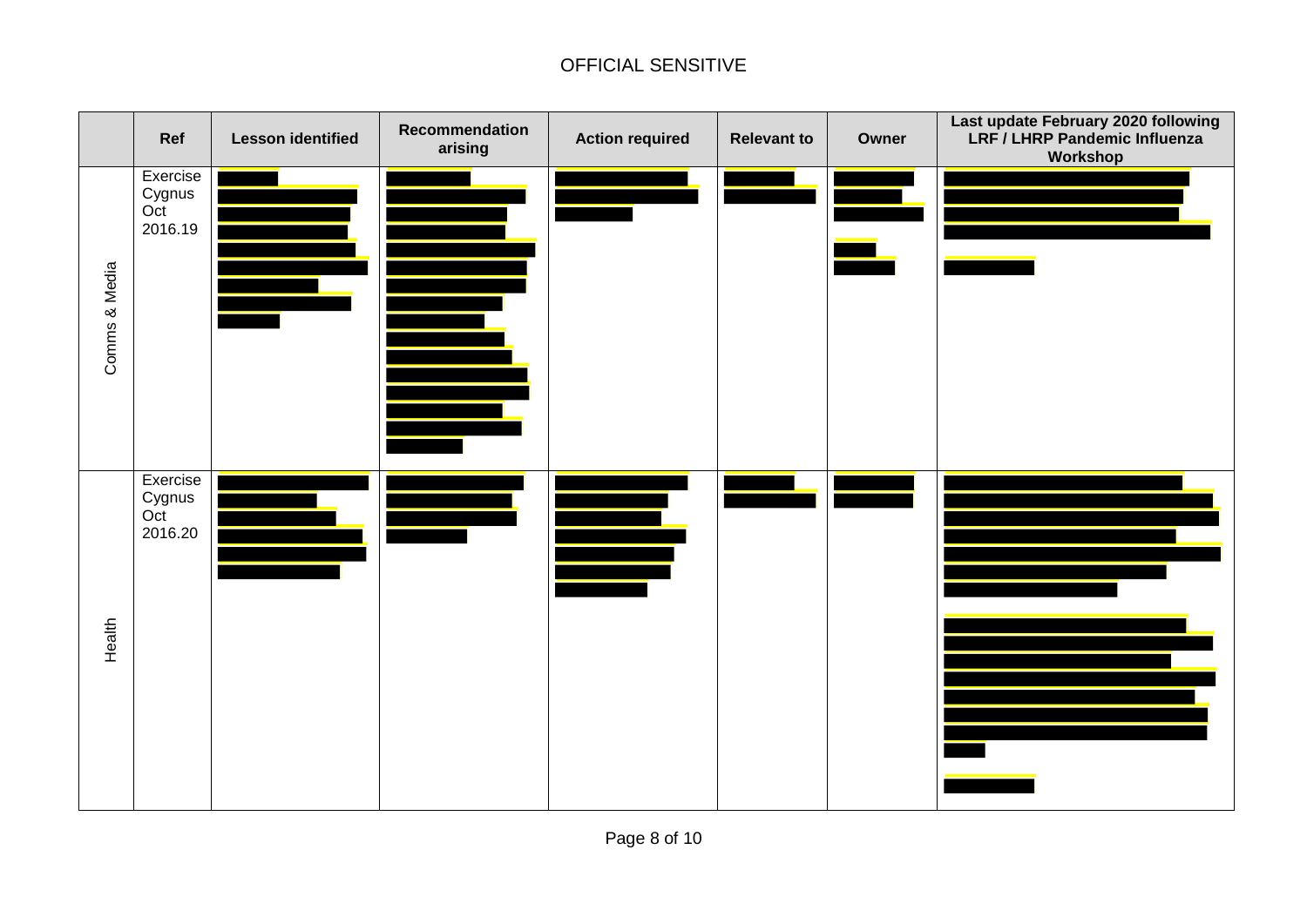|         | Ref                                  | <b>Lesson identified</b> | Recommendation<br>arising | <b>Action required</b>                          | <b>Relevant to</b> | Owner                                             | Last update February 2020 following<br>LRF / LHRP Pandemic Influenza<br>Workshop |
|---------|--------------------------------------|--------------------------|---------------------------|-------------------------------------------------|--------------------|---------------------------------------------------|----------------------------------------------------------------------------------|
| Health  | Exercise<br>Cygnus<br>Oct<br>2016.21 |                          |                           |                                                 |                    |                                                   |                                                                                  |
| Health  | Exercise<br>Cygnus<br>Oct<br>2016.22 |                          |                           |                                                 |                    |                                                   |                                                                                  |
| General | Exercise<br>Cygnus<br>Oct<br>2016.23 |                          |                           | $\blacksquare$<br><u> 1989 - Andrew Sterner</u> |                    | $\begin{array}{c} \bullet \\ \bullet \end{array}$ |                                                                                  |